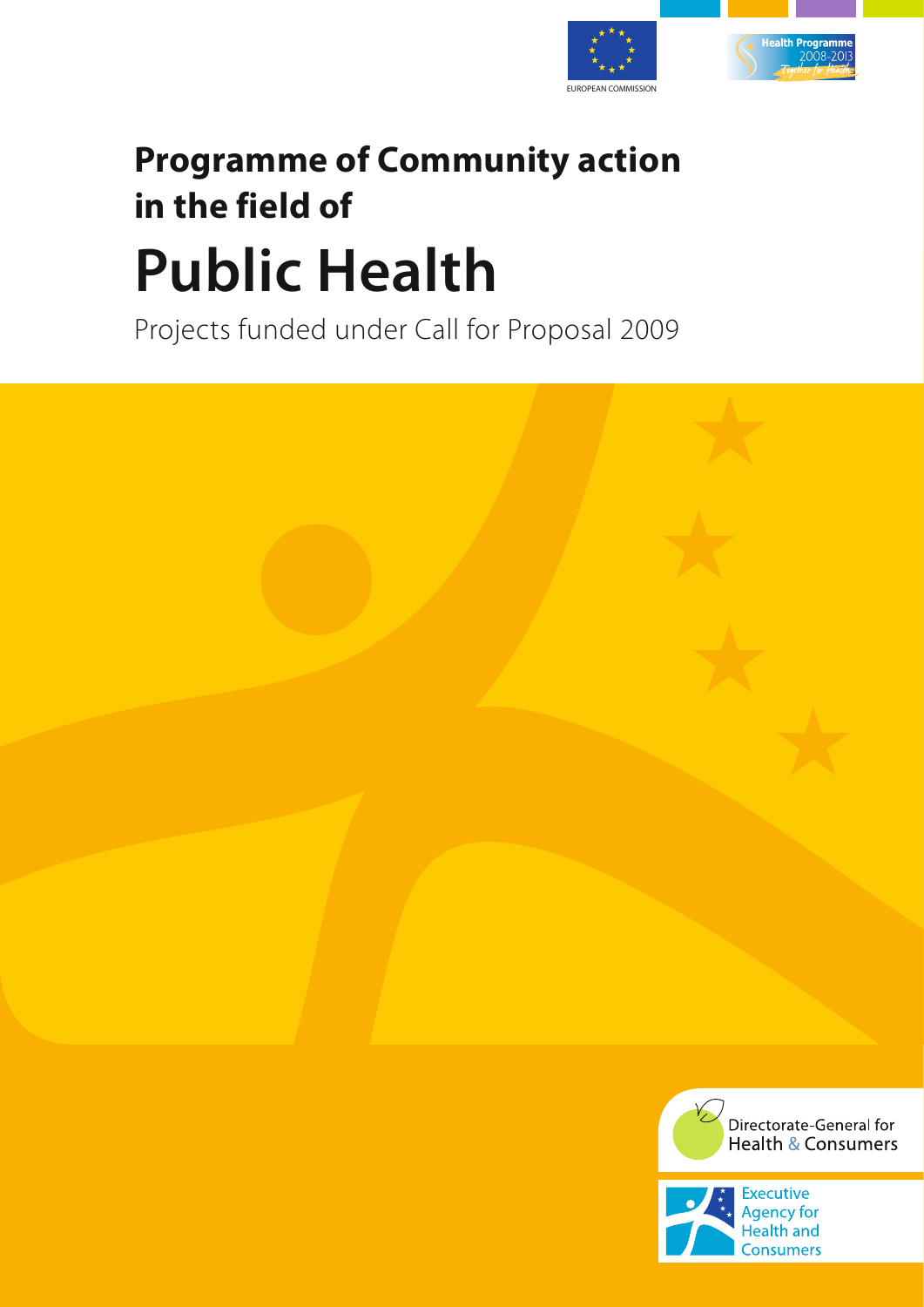Neither the European Commission nor any person acting on its behalf is responsible for any use that might be made of the following information.

### **Europe Direct is a service to help you find answers to your questions about the European Union**

## **New freephone number (\*): 00 800 6 7 8 9 10 11**

\* Certain mobile telephone operators do not allow access to 00800 numbers or may charge for these calls may be billed.

More information on the European Union is available on the Internet (http://europa.eu).

ISBN 978-92-79-19453-5 doi:10.2772/58184

© European Union, 2011 Reproduction is authorised, except for commercial purposes, provided the source is acknowledged. Printed in Luxembourg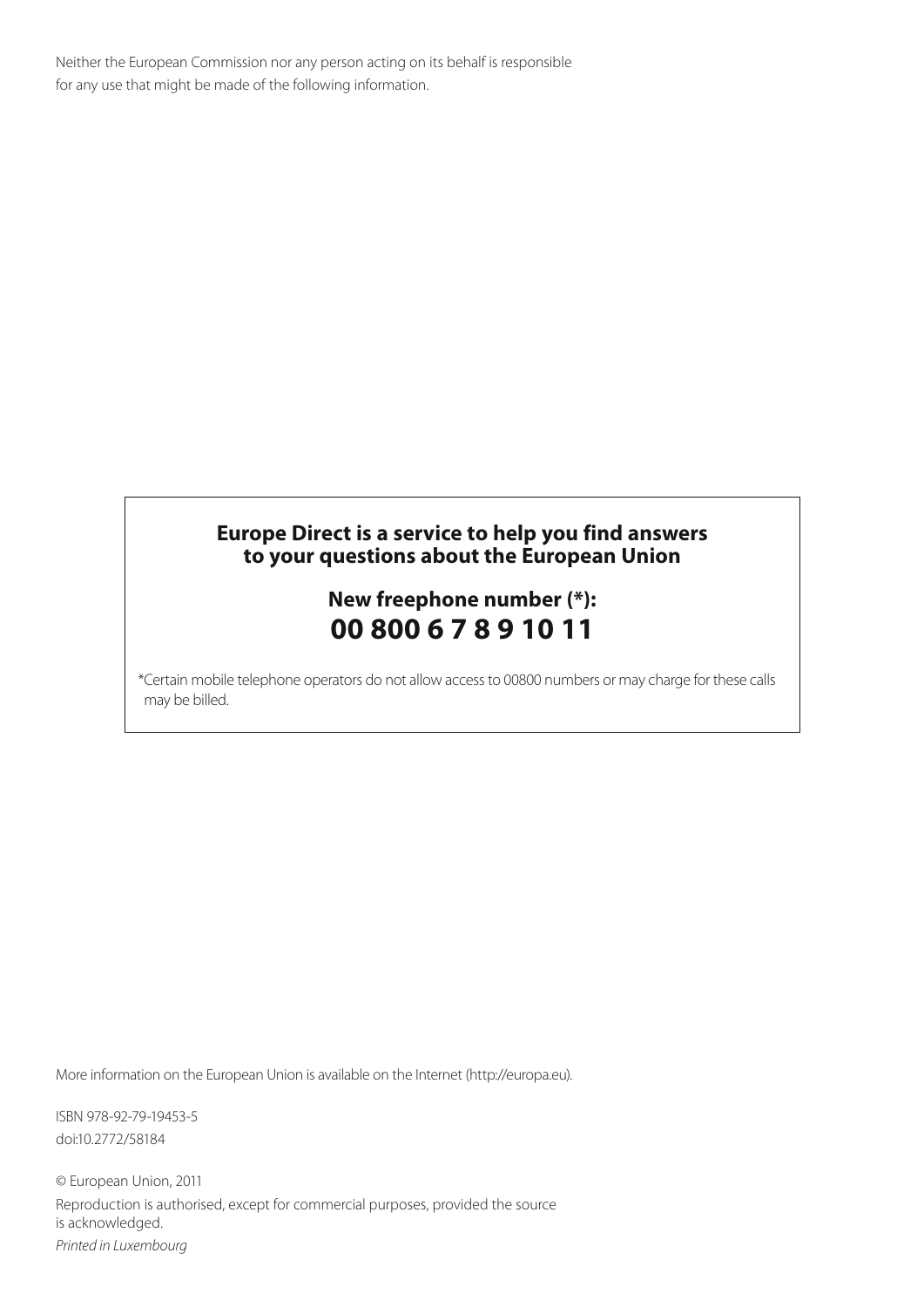# **Contents**

|                | <b>Introduction</b>                                                                                                                                                                                                                                                        | 4                               |
|----------------|----------------------------------------------------------------------------------------------------------------------------------------------------------------------------------------------------------------------------------------------------------------------------|---------------------------------|
| $\mathsf{I}$ . | <b>HEALTH PROMOTION</b>                                                                                                                                                                                                                                                    | 5                               |
|                | <b>HEALTH PROMOTION PROJECTS</b><br>1.1<br>1.1.1 Promote healthier ways of life and reduce major diseases and injuries by tackling health determinants<br>1.1.2 Foster healthier ways of life and the reduction of health inequalities<br>1.2 HEALTH PROMOTION CONFERENCES | 7<br>$\overline{7}$<br>47<br>59 |
| Ш.             | <b>HEALTH SECURITY</b>                                                                                                                                                                                                                                                     | 73                              |
|                | 2.1 HEALTH SECURITY PROJECTS<br>2.1.1 Improve citizens' safety<br>2.1.2 Protect citizens against health threats                                                                                                                                                            | 75<br>75<br>95                  |
| III.           | 2.2 HEALTH SECURITY CONFERENCES<br><b>HEALTH INFORMATION</b>                                                                                                                                                                                                               | 107<br>117                      |
|                |                                                                                                                                                                                                                                                                            |                                 |
|                | 3.1 HEALTH INFORMATION PROJECTS<br>3.1.1 Collect, analyse and disseminate health information<br>3.2 HEALTH INFORMATION CONFERENCES                                                                                                                                         | 119<br>119<br>125               |
| IV.            | <b>OPERATING GRANTS</b>                                                                                                                                                                                                                                                    | 135                             |
|                | Main beneficiaries by country of establishment                                                                                                                                                                                                                             | 168                             |
|                | <b>Project titles and acronyms</b>                                                                                                                                                                                                                                         | 172                             |
| <b>Index</b>   |                                                                                                                                                                                                                                                                            | 176                             |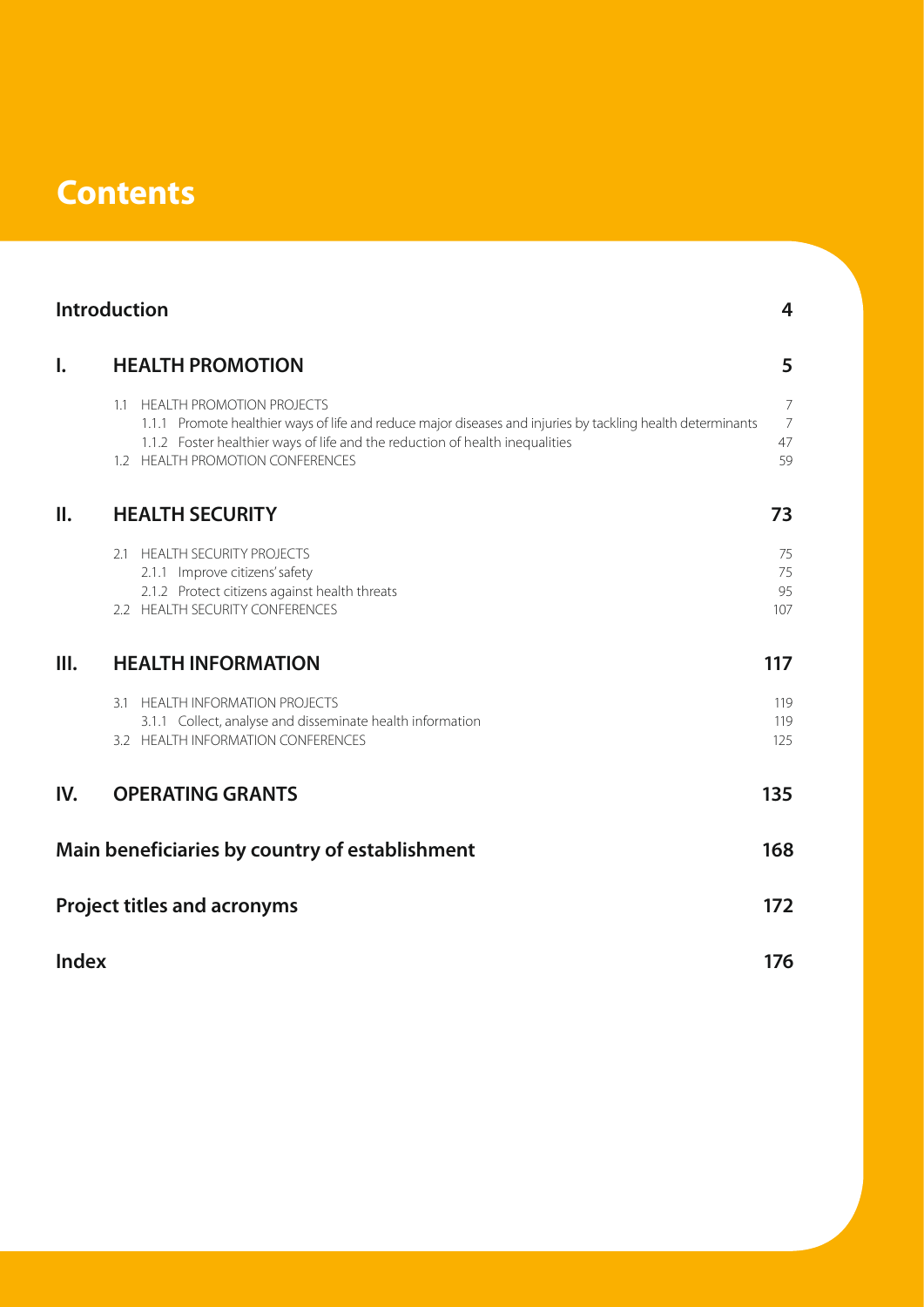# EpiSouth+: a Network for the Control of Public Health Threats and other bio-security risks in the Mediterranean Region and Balkans (EpiSouth Plus)

### ABSTRACT

#### **1. General objectives**

General Objective: To increase health security in the Mediterranean Area and Balkans by enhancing and strengthening the preparedness for common health threats and other risks at the national and regional levels in the EU Countries of the existing EpiSouth Network in the framework of the International Health Regulations implementation.

The EpiSouth Network includes 27 Countries (9 EU and 18 non-EU).

Specific objectives:

- 1. Establishment of a network of Mediterranean Regional Laboratories able to support the priority diagnostic needs relying on the existing facilities and capacities (WP4)
- 2. Promotion of common procedures in interoperable Generic Preparedness and Risk management among the countries involved in the Network (WP5)
- 3. Enhance Mediterranean Early Warning Systems (EWS) allowing alerts and Epidemic intelligence information sharing among EpiSouth countries and developing interoperability with other European EW platforms (WP6)
- 4. Production of a strategic document, with guidelines based on assessments and surveys, aimed at facilitating IHR implementation (WP7)

#### **2. Strategic relevance and contribution to the public health programme**

EpiSouth Plus replies and supports the existing EU framework especially referring to the Neighbourhood Policy and to the "Strategy towards the Health Security in the European Union and Internationally". Specific needs will be addressed to enhance the control of Public Health Threats.

In particular, the Laboratories in the Mediterranean area should be better connected and coordinated to ensure cross-border lab services, complementarity among vertical, fragmented lab networks presently operating and to overcome national logistic and legislative constraints.

Common procedures in interoperable Generic Preparedness and Risk management Plans should be promoted to reduce the variability of procedures by country, enhance capacity building and cross-border concerted actions and facilitate the elaboration of a national GPP and communication strategy. Sharing of alerts and information between EU and non-EU MS should be facilitated especially by enhancing "horizontal" cross-border, international alert sharing and interoperability of existing systems.

#### **3. Methods and means**

This project has a mirror project funded by EU/AIDCO for the non-EU Partners. This will ensure that each WP is led by one EU and one non-EU Partner.

Beside the three mandatory WPs (Coordination, Dissemination and Evaluation), four core WPs constitute the clue sectors on which the project intends to develop in order to achieve the Four Specific Objectives.

The Project implementation will rely on the guide of the Steering Committee which includes the WP leaders and the representatives of the collaborating Institutions.

The Project Advisory Board will be established with experts in the sectors addressed by the Project but not involved in its management and implementation, with the role of advising the Project Management. The project will rely on Country Focal Points, officially nominated by their Government, involved in preparedness and risk management of CD and other PH threats mainly at a central level and working in IHR and or EWRS Focal Point departments.